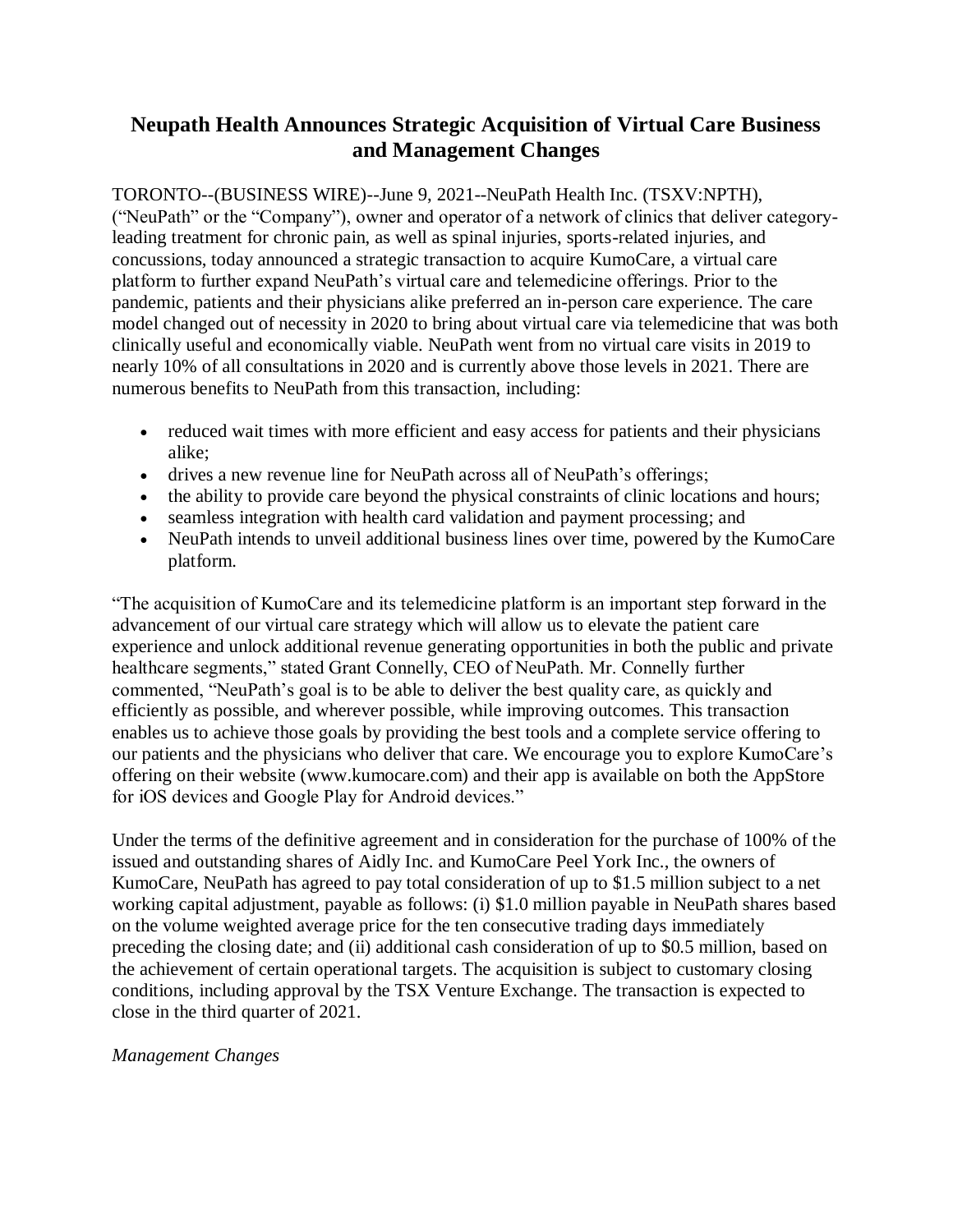As part of the KumoCare acquisition, Ben Fagan has agreed to join NeuPath as Chief Technology Officer. Prior to joining KumoCare as Chief Technology Officer, Mr. Fagan spent ten years in the financial sector, designing and managing the development of complex capital markets software for TD Securities and BMO Capital Markets. Mr. Fagan obtained a Master's of Financial Engineering from the University of Michigan.

In addition, NeuPath announces that Stephen Lemieux, Chief Financial Officer, will resign effective June 30, 2021 to pursue a new career opportunity. NeuPath has initiated a search for a replacement, and has appointed Jeff Zygouras as the interim Chief Financial Officer until such time as NeuPath finds a permanent replacement for Mr. Lemieux. Mr. Zygouras, CPA, CA is a highly experienced financial professional who has served as NeuPath's Controller since 2019. Prior to joining NeuPath, Mr. Zygouras held senior financial roles at Nuvo Pharmaceuticals Inc. and Crescita Therapeutics Inc. and was an auditor at EY Canada.

"We are highly confident in Jeff's ability to take on this role, given his extensive experience and deep knowledge of the business. NeuPath has benefited tremendously from Stephen's passion for our mission combined with the financial oversight he has provided in his role as CFO," stated Dianne Carmichael, Chair of NeuPath's Board of Directors. "Stephen was integral in building NeuPath's current financial systems and processes, NeuPath's go public transaction, and NeuPath's success to date. We appreciate his commitment and work and wish him well in his new opportunity."

#### **About NeuPath**

NeuPath is a vertically integrated health care provider utilizing research, data-driven insights, technology, and interdisciplinary care to help restore function for patients impacted by chronic pain, spinal injuries, sport-related injuries, and concussions. With equity ownership in fifteen clinics in Ontario and Alberta, NeuPath is building out a large-scale network to better serve patients across Canada and the United States. NeuPath is focused on transforming the hope of a better life into the reality of a life more fully lived.

## **Forward-Looking Statements**

*This news release contains forward-looking statements. All statements, other than statements of historical fact, that address activities, events or developments that the Company believes, expects or anticipates will or may occur in the future including, without limitation, the closing of the KumoCare acquisition and the benefits from the closing of the KumoCare acquisition described herein. These forward-looking statements reflect the current expectations or beliefs of the Company based on information currently available to the Company. Forward-looking statements are subject to a number of risks and uncertainties that may cause the actual results of the Company to differ materially from those discussed in the forward-looking statements, and even if such actual results are realized or substantially realized, there can be no assurance that they will have the expected consequences to, or effects on, the Company. Factors that could cause actual results or events to differ materially from current expectations included in this news release include, among other things, the severity, duration and spread of the COVID-19 outbreak, as well as its direct and indirect impacts that the pandemic may have on the Company's operations,*